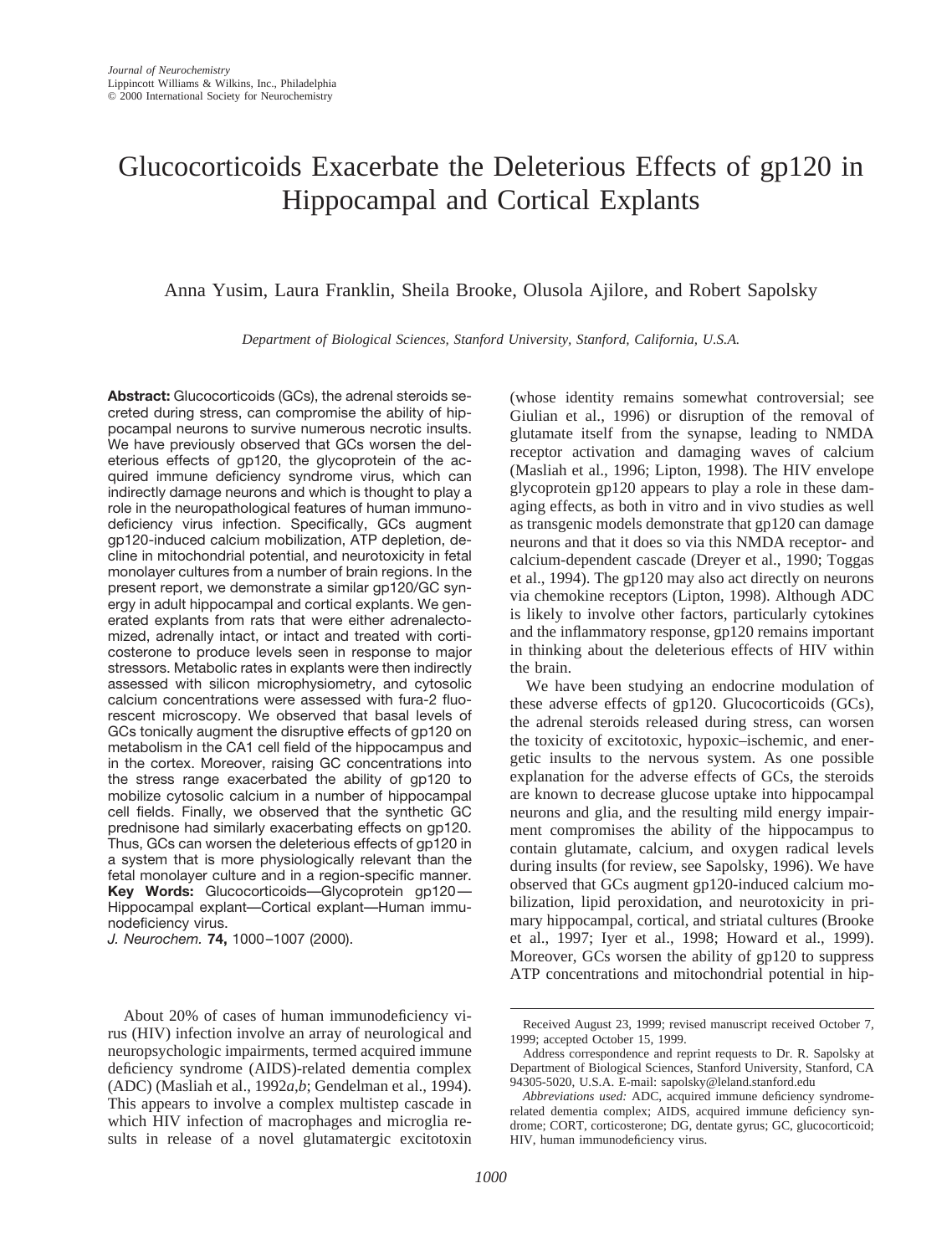pocampal cultures (Brooke et al., 1998). These findings raise the possibility that stress can exacerbate the adverse neurological effects of gp120; even more pertinent to HIV infection, this also raises the possibility that the use of synthetic GCs (to control other features of HIV infection, such as *Pneumocystis* pneumonia) can be endangering in the nervous system.

As noted, these findings regarding gp120/GC interactions have been derived from primary cultures, which obviously greatly limit extrapolation of findings to the whole organism. Thus, in the present study, we extend these investigations to hippocampal and cortical slices. Specifically, we examine (1) whether gp120 causes calcium mobilization and disrupts metabolism in such slices, (2) whether there are regional differences within the hippocampus in vulnerability to any such gp120 actions, and (3) whether GCs exacerbate these endpoints. We find evidence for all of the above.

## **MATERIALS AND METHODS**

#### **Buffers/reagents**

Earle's balanced salt solution without bicarbonate (GIBCO, Grand Island, NY, U.S.A.) was used for hippocampal dissection and microphysiometry. Most of its buffering capacity was reduced by omission of bicarbonate. Although some buffering capacity remained due to the presence of 1 m*M* sodium phosphate monobasic, sufficient detection of pH changes due to cellular acid excretion was possible (McConnell et al., 1992).

Glycoprotein gp120 (HIVSF2gp120; Austral Biological, Novato, CA, U.S.A.) was dissolved in a phosphate-buffered saline solution containing 1 m*M* EDTA and 1 m*M* EGTA. Aliquots of stock solution were kept at  $-80^{\circ}$ C. Prior to use, stock solution was thawed and diluted to concentrations of either 200 p*M* or 10 n*M,* as indicated.

For slice studies, artificial CSF consisting of 119 m*M* NaCl, 2.5 mM KCl, 1.3 mM MgSO<sub>4</sub>, 2.5 mM CaCl<sub>2</sub>, 1.0 mM NaH<sub>2</sub>PO<sub>4</sub>, 26.2 mM NaHCO<sub>3</sub>, and 22 mM glucose was used for slicing, fura-2AM incubation, and calcium imaging. Fura-2AM (Molecular Probes, Eugene, OR, U.S.A.) containing 0.01% Pluronic F-127 (Molecular Probes) and a control solution containing equivalent amounts of dimethyl sulfoxide and Pluronic were prepared in artificial CSF and used to incubate slices prior to imaging.

Corticosterone (CORT), the predominant rat GC, and prednisone, a synthetic GC, were obtained from Sigma (St. Louis, MO, U.S.A.). The latter was used as it is often used clinically in humans with HIV infections.

### **Animal procedure**

Male Sprague–Dawley rats (Simonsen; 250–300 g) were divided into three groups: (1) Adrenalectomized (and maintained on 0.9% NaCl); this produces animals with circulating CORT levels below detection (i.e.,  $\leq 0.1 \mu g/dl$ ). (2) Adrenally intact; the circulating CORT concentrations of these animals fluctuated with a circadian rhythm at  $\lt 10$   $\mu$ g/dl (Sapolsky et al., 1995). (3) Intact and injected daily with 10 mg of CORT (s.c., in 1 ml of peanut oil); this produced sustained circulating CORT concentrations in the range seen for major stressors (i.e.,  $20-30 \mu$ g/dl; Sapolsky et al., 1995). In indicated experiments, equal amounts of prednisone were substituted for CORT. Three days later, rats were anesthetized (with 10 ml of urethane/kg of body weight) and decapitated. For microphysiometry studies,



**FIG. 1.** Cross section of hippocampal tissue slice. Dotted lines indicate the approximate areas microdissected for use with the microphysiometer.

brains were rapidly removed, divided into cerebral hemispheres, and sliced into 400- $\mu$ m-thick sections. The hippocampus and cortex were isolated from a single tissue slice, and 1-mm2 explants were removed from the CA1, CA3, dentate gyrus (DG), and cortical regions (Fig. 1). Explants from the desired hippocampal region from two to three sequential coronal brain slices were often combined to obtain sufficient tissue. For calcium imaging studies, brains were rapidly removed, divided into cerebral hemispheres, and sliced into  $200-\mu m$ thick sections.

#### **Microphysiometry**

The microphysiometer measures the acidification rate in cells in real time as an indicator of metabolic function. As the main products of cellular metabolism are lactic acid and carbon dioxide, the amount of metabolites extruded into the extracellular environment can be used as a measure of cellular metabolism (McConnell et al., 1992). The microphysiometer also provides an advantage over conventional pH-sensitive electrodes. Although capable of measuring pH, the micropipette pH electrode alone would not be sufficient for the reliable measurement of the acidification rate [*d*(pH)/*dt*]. The latter is more directly indicative of metabolic activity, as opposed to pH, which is more related to other homeostatic functions; adapting a pH meter with a microfluidics system to accurately measure the rate of change of pH, in effect, constitutes a microphysiometer.

As originally designed, the microphysiometer indirectly measured metabolic rate in monolayer cultures. We provided its initial characterization with neuronal monolayer cultures (Raley-Susman et al., 1992) and subsequently adapted it for use with brain tissue explants (Ajilore and Sapolsky, 1997), its present application. The explant of tissue, sandwiched between two porous membranes to maintain its position, is placed in a square depression at the bottom of a microphysiometer plunger specifically designed for tissue slices. A plastic spacer at the bottom of the plunger stabilizes the membranes to ensure that medium flows directly onto the tissue slice for adequate perfusion. The assembled plunger is placed in the sensor chamber of the microphysiometer where proton efflux is measured. A debubbler–degasser membrane maintains constant temperature and oxygen content within the chamber throughout the experiment, as even small changes in these parameters may affect the microphysiometer's sensitivity. Previous studies have provided a more detailed description of the microphysiometer (McConnell et al., 1992; Trafton et al., 1996; Ajilore and Sapolsky, 1997).

Medium is pumped from a fluid supply for 60 s into the sensor chamber containing the tissue. Medium flow is then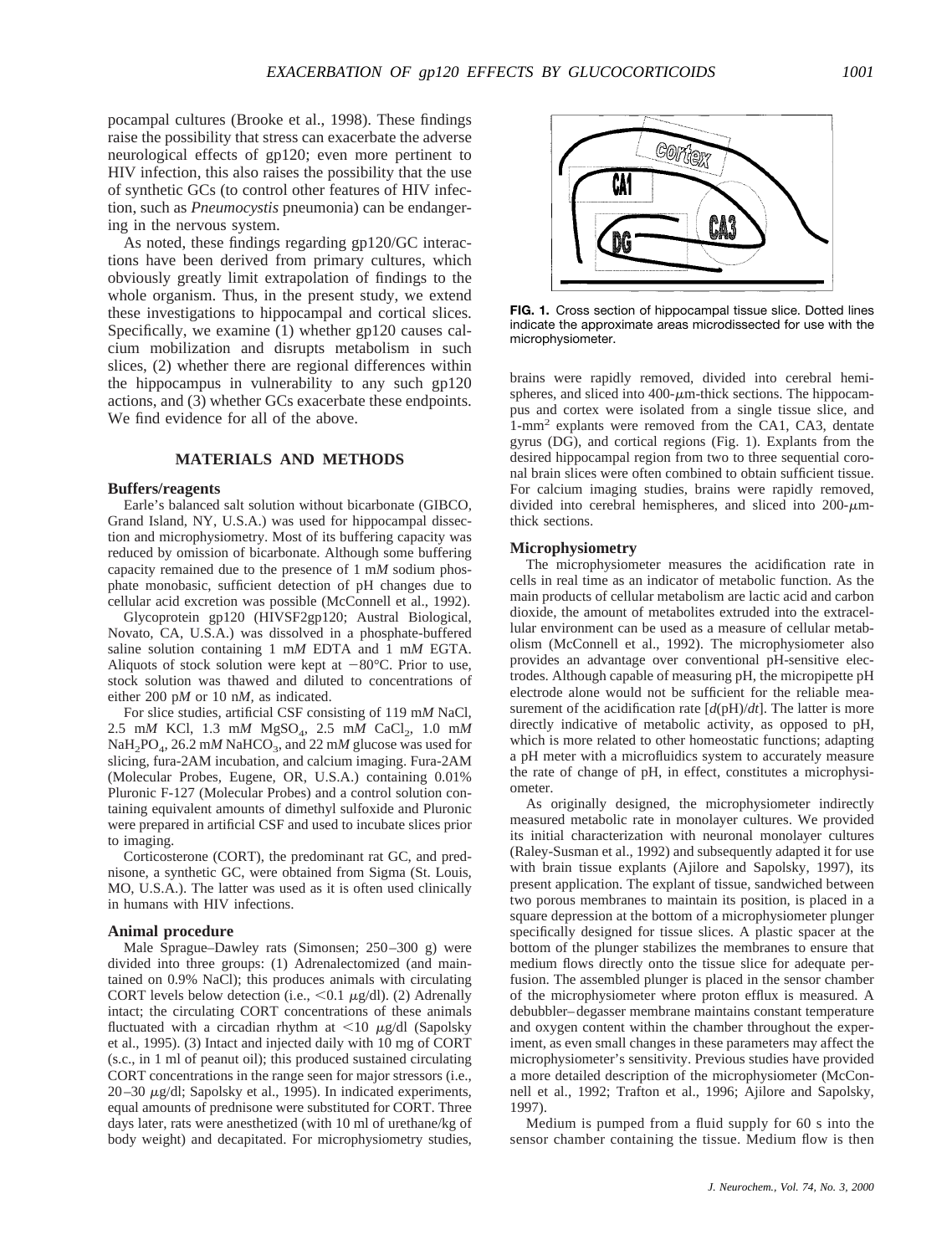halted for 60 more s, during which time protons accumulate in the extracellular environment. Change in pH (in microvolts) over time (in seconds) is measured by recording the rate at which protons accumulated in the sensor chamber during this static period. As the process of ATP production is tightly coupled with cellular ATP consumption and therefore with the rate of proton extrusion from the cell, acidification rate measurements serve as indirect indicators of a tissue's metabolic rate. In the present study, baseline rates of metabolism were established by averaging the acidification rates during the 30 min prior to switching the fluid supply from the control medium to the sham or gp120 medium. The switch from the control medium to another test tube containing the same control medium was defined as a sham switch, whereas switching from the control to a fluid supply containing the Earle's balanced salt solution medium containing gp120 was considered the experimental exposure. Each tissue slice was exposed, in sequence, to 2 h of control, 1 h of sham, 1 h of control, and 2 h of the gp120-containing medium.

## **Calcium imaging**

Fura-2AM dye imaging techniques allow for real-time determination of calcium concentrations in slices. As fura-2AM reversibly binds to calcium and changes its wavelength of excitation, calcium levels can be measured by comparing the ratio of fluorescent emissions between 340- and 380-nm excitation at any time point.

Immediately after slice production, each slice was placed on a piece of filter paper saturated with either artificial CSF control solution or the aforementioned fura-2AM solution. The container was saturated with 95%  $O_2/5\%$   $CO_2$ . After a minimum of 90-min incubation, the slices were mounted on the stage of an Olympus inverted microscope in a continuously flowing stream of oxygenated artificial CSF. Emissions from 340- and 380-nm excitation wavelengths were recorded using standard imaging techniques, FLUOR software, and an imaging board from Universal Imaging (West Chester, PA, U.S.A.). Studies were carried out with a  $4\times$  objective that allowed us to see over half of the sagittal slice at once, including parts of CA1, CA3, and DG.

As the NADH/NAD ratio, indicative of the redox potential of cells in the slice, has also been found to fluoresce after excitation at 340 and 380 nm, we took steps to eliminate this confounding autofluorescence from the slices by recording from slices that had not been treated with fura-2AM (Brooke et al., 1996). By subtracting signals from the nontreated slices from signals from the fura slices prior to data analysis, levels of free cytosolic calcium could be determined.

After 20 min of settling time, calcium levels were recorded from the slices for 5 min prior to the administration of either gp120 or a continued control solution, after which the imaging continued for 20 min. Images were taken every 20 s. Average intensities from each of the brain areas of interest, CA1, CA3, DG, and cortex, were compared between fura-2AM and control. The integrals of the calcium response were compared between gp120 treatments and brain areas.

#### **Statistical analysis**

Data are presented as comparisons of percent metabolic decrease between sham and gp120 exposures for each treatment (CORT treated, untreated, adrenalectomized) and each brain region studied. Data are presented as mean  $\pm$  SEM values. Statistical significance was assessed using ANOVA and Bonferroni post hoc tests.

#### **RESULTS**

In adrenally intact rats, 200 p*M* gp120 failed to significantly mobilize calcium concentrations above baseline in any of the three hippocampal cell fields (Fig. 2). In the cortex, there was a near significant mobilization ( *p*  $<$  0.07). Removal of endogenous GCs by adrenalectomy had no effect on gp120 actions in any of the brain regions. In contrast, administration of CORT in amounts that generated high-stress circulating levels of the GC in rats premortem caused a significant exacerbation of gp120 effects in all three hippocampal regions; the effect was particularly dramatic in CA1 and CA3.

We then examined gp120/GC influences on metabolism in explants. There were no significant differences in



**FIG. 2.** gp120-induced calcium mobilization in cortical, DG, CA1, and CA3 explants taken from rats that were GC-free due to adrenalectomy (dotted columns;  $n = 7$ ), adrenally intact (lighthatched columns;  $n = 6$ ), or administered sufficient CORT to sustainedly raise circulating CORT concentrations into the upper stress range (dark-hatched columns;  $n = 7$ ). The *y*-axis indicates extent of gp120-induced calcium mobilization above baseline. In the cortex, there was no significant effect of GC status (NS by one-way ANOVA): neither adrenalectomy nor intact values differed from baseline (by unpaired *t* test), whereas values in CORT-treated tissue did ( $p < 0.02$ ). In DG, GC status significantly modulated calcium response ( $p < 0.02$  by one-way ANOVA), with CORT-treated rats differing from the other two groups ( $p < 0.05$  in both cases by Newman–Keuls post hoc test). In addition, only CORT-treated values differed from pregp120 baseline values ( $p < 0.05$  by unpaired *t* test). In CA1 explants, GC status significantly modulated calcium response ( *p*  $<$  0.001 by one-way ANOVA), with CORT-treated rats differing from the other two groups ( $p < 0.01$  in both cases by Newman– Keuls post hoc test). In addition, only CORT-treated values differed from pre-gp120 baseline values ( $p < 0.01$  by unpaired *t* test). In CA3, GC status significantly modulated calcium response ( $p < 0.001$  by one-way ANOVA), with CORT-treated rats differing from the other two groups ( $p < 0.01$  in both cases by Newman–Keuls post hoc test). In addition, only CORT-treated values differed from pre-gp120 baseline values ( $p < 0.001$  by unpaired *t* test).  $p < 0.05$ , \*\*  $p < 0.01$ , by indicated statistical tests.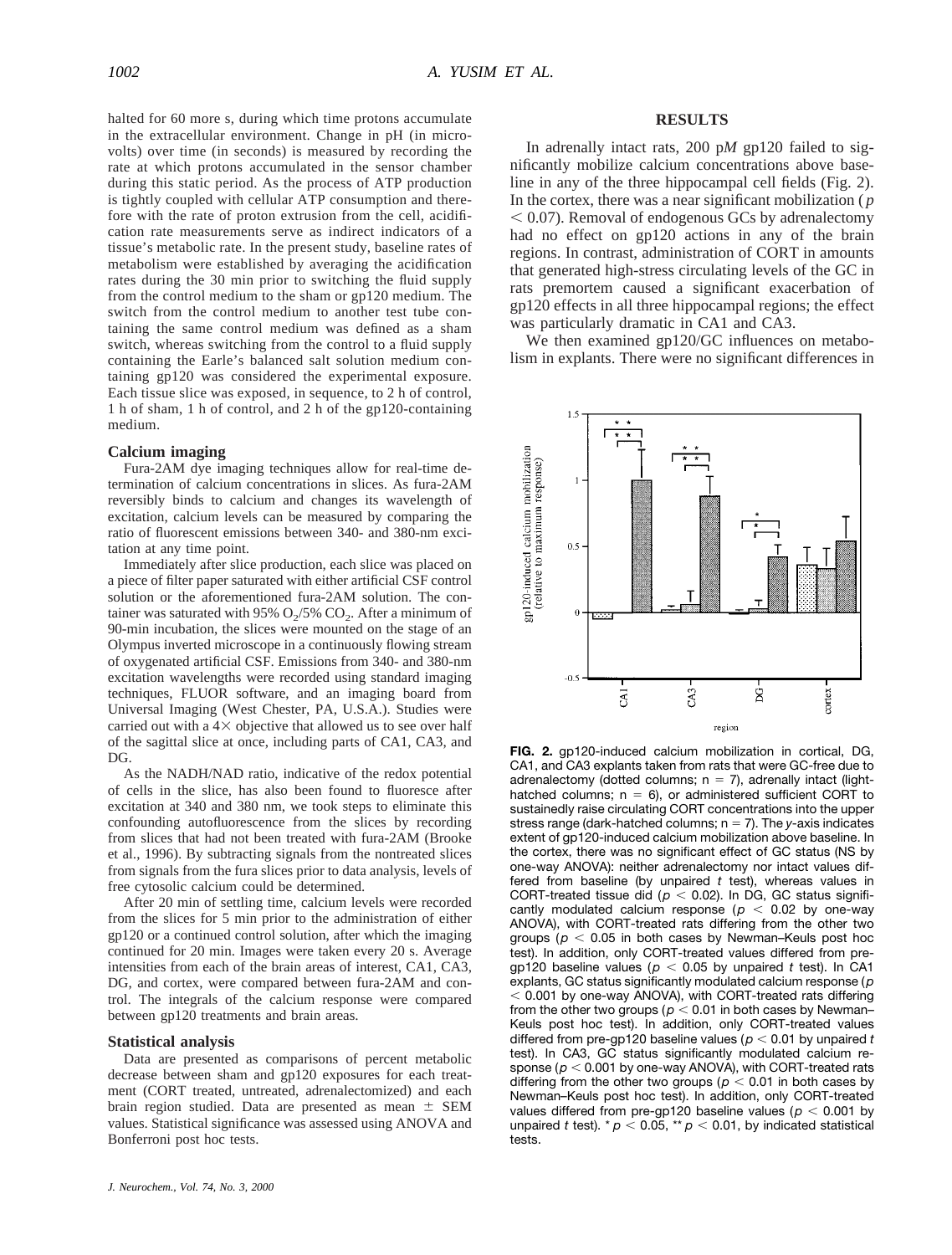**TABLE 1.** *"Basal" metabolic rates in explants*

| <b>Tissue</b>              | GC status $(-\mu V/s)$                                          |                                                                |                                                               |  |
|----------------------------|-----------------------------------------------------------------|----------------------------------------------------------------|---------------------------------------------------------------|--|
|                            | Adrenalectomized                                                | Intact                                                         | CORT treated                                                  |  |
| Cortex<br>DG<br>CA1<br>CA3 | $435 \pm 122$<br>$541 \pm 136$<br>$392 \pm 129$<br>$406 \pm 86$ | $489 \pm 111$<br>$293 \pm 60$<br>$363 \pm 117$<br>$531 \pm 64$ | $524 \pm 95$<br>$439 \pm 49$<br>$421 \pm 61$<br>$352 \pm 188$ |  |

"Basal" is defined as the average of the microphysiometric determinations from the final 30 min of stabilization prior to introduction of gp120. Neither tissue nor GC status significantly altered metabolic rate (NS, by two-way ANOVA).  $n = 5/$ group.

"basal" metabolism (i.e., metabolism during the final 15 min of stable readings prior to the introduction of gp120) as a function of GC status or among explants from different regions (Table 1).

The gp120 and CORT interacted in causing a decline in metabolism in CA1 explants. Low doses of gp120 (200 p*M*) did not decrease metabolism in slices from adrenalectomized animals but did in the presence of normal CORT levels (in intact animals) or high CORT concentrations (Fig. 3). High gp120 concentrations (10 n*M*) suppressed metabolism in all groups, but the effect was more significant in explants from intact or CORTtreated rats. Thus, in CA1 explants, the ability of gp120 to decrease metabolism was worsened by the presence of GCs.

In cortical explants (Fig. 4), low doses of gp120 had no effect on metabolism in explants from adrenalectomized or intact animals but significantly suppressed metabolism in the high-GC milieu of CORT-treated ani-



gp120 concentration

**FIG. 3.** Effects of two different doses (200 p*M* or 10 n*M*) of gp120 and of adrenal status [adrenalectomized (ADX), intact, or CORT treated] on metabolic rate in CA1 explants, as assessed indirectly by microphysiometry. The *y*-axis indicates the percent decline in metabolism during the 120 min following gp120 exposure. \* *p* , 0.05, \*\* *p* , 0.01, \*\*\* *p* , 0.001, by unpaired *t* test comparing rates of decline during those 120 min with decline in cognate tissue from the same rat but exposed to citrate buffer instead.  $n = 5$ .



gp120 concentration

**FIG. 4.** Effects of two different doses (200 p*M* or 10 n*M*) of gp120 and of adrenal status (adrenalectomized, intact, or CORT treated) on metabolic rate in cortical explants, as assessed indirectly by microphysiometry. The *y*-axis indicates the percent decline in metabolism during the 120 min following gp120 exposure. \*\*  $p < 0.01$ , \*\*\*  $p < 0.001$ , by unpaired *t* test comparing rates of decline during those 120 min with decline in cognate tissue from the same rat but exposed to citrate buffer instead.  $n = 5$ .

mals. High concentrations of gp120 failed to decrease metabolism in explants from adrenalectomized animals but did so in tissue from intact and CORT-treated animals (with the stronger effect in intact tissue).

In DG explants, there were no significant changes in metabolism in response to 200 p*M* gp120 under any hormone condition and significant declines in response to 10 n*M* gp120 that were unrelated to CORT exposure (Table 2). In CA3 explants, neither dose of gp120 had a significant effect on metabolism under any GC condition (Table 2).

We then tested whether prednisone also exacerbated the metabolic effects of gp120. This was examined in CA1, the region in which CORT had its strongest modulation of gp120 effects on metabolism. Prednisone, when administered in equimolar concentrations as was CORT in these experiments, significantly worsened the gp120 effect (Fig. 5); its potency was equivalent to that of CORT at the lower gp120 dose but was significantly more potent at 10 n*M* gp120.

## **DISCUSSION**

The ability of gp120 to indirectly damage neurons has been considered to be relevant to ADC. Recent literature suggests that GCs can worsen the neurotoxic effects of gp120, a finding with potential clinical implications (Brooke et al., 1997, 1998; Limoges et al., 1997; Iyer et al., 1998; Howard et al., 1999). To date, the majority of such studies have been derived from work with fetal monolayer cultures. The present report extends those findings to adult cortical and hippocampal slices, making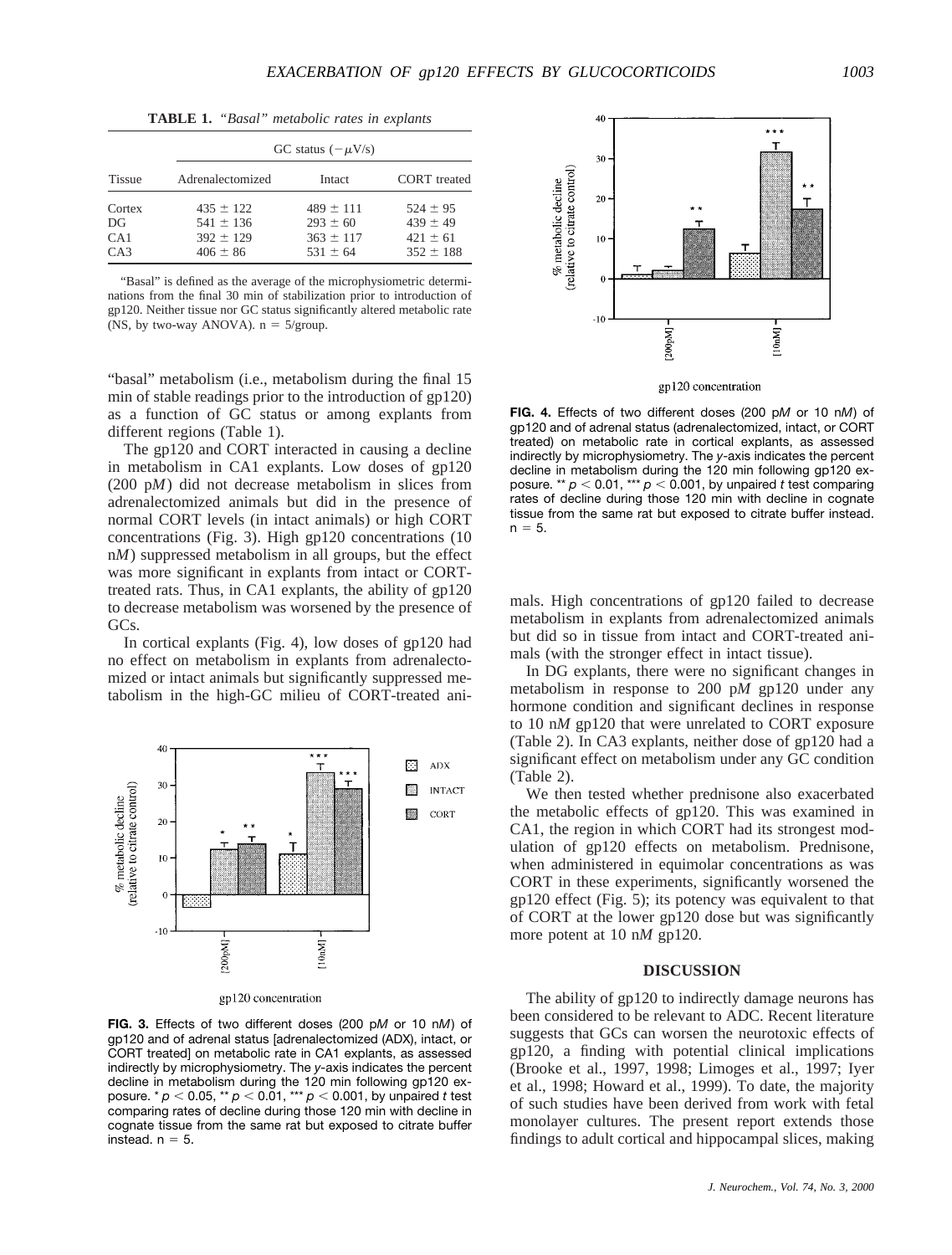|                              | gp120 concentration |                        |
|------------------------------|---------------------|------------------------|
|                              | $200 \text{ pM}$    | $10 \text{ nM}$        |
| DG                           |                     |                        |
| Adrenalectomized ( $n = 4$ ) | $6.7 \pm 1.1$       | $15.4 \pm 3.3^{\circ}$ |
| Intact $(n = 6)$             | $73 + 32$           | $28.7 + 2.1b$          |
| CORT treated $(n = 5)$       | $-3 + 22$           | $13.2 + 1^a$           |
| $C_A$ 3                      |                     |                        |
| Adrenalectomized ( $n = 5$ ) | $2.1 \pm 0.6$       | $5.4 \pm 1$            |
| Intact $(n = 5)$             | $9.8 \pm 1$         | $7.3 \pm 1.8$          |
| CORT treated $(n = 6)$       | $4.1 \pm 1$         | $5.2 \pm 1.4$          |

Experimental conditions and statistical analyses were as in Figs. 3 and 4. Values indicate the percentage decline in metabolism versus

 $a p < 0.05$ ,  $b p < 0.01$ , by unpaired *t* test comparing average metabolic rate during the 120 min following gp120 exposure with the rate in cognate tissue from the same rat but exposed to citrate buffer rather than gp120.

the gp120/GC interactions more physiologically relevant and providing anatomical specificity to the interactions unavailable in monolayer cultures. Specifically, we observe that (1) gp120 can mobilize cytosolic calcium and cause a significant decline in metabolic rate in brain tissue, (2) these effects did not occur uniformly throughout the hippocampus, and (3) these gp120 effects can be exacerbated by both endogenous and synthetic GCs. Before discussing these findings in more detail, it is necessary to consider some technical issues, because it is relatively rare for calcium imaging to be carried out in tissue slices (rather than monolayer cultures) and microphysiometry, in general, remains a fairly novel technique in neuroscience.

There are a number of confounds in the use of microphysiometry, related to the fact that metabolic rate is measured only indirectly. These concern circumstances in which there is a marked change in metabolic demand rather than in substrate availability, where there is a specific defect in the mechanism for proton extrusion, where there has been a dramatic shift from oxidative phosphorylation to glycolysis, or when the extracellular buffering conditions are insufficient to prevent a steep extracellular proton gradient from forming (McConnell et al., 1992; Raley-Susman et al., 1992; Brooke et al., 1996). None of these conditions appears relevant to the present study.

An additional confound must be discussed with respect to its use in tissue explants rather than monolayer cultures. Because the signal detected with the microphysiometer is an aggregate measure from the entire explant, one cannot be certain of the extent of glial contribution to the signal or of the extent to which there is unequal input from cells on the surface of the implant versus those deep inside. However, our prior studies suggest relatively little glial input in hippocampal explants and that the spatial confound can be controlled for so long as explants are roughly the same thickness (Ajilore and Sapolsky, 1997).

The imaging of cytosolic calcium concentrations with calcium-sensitive dyes is quite routine in monolayer cultures. Similar measurements in slices, however, are confounded by a significant and variable degree of autofluorescence at the wavelengths used for calcium determination. Such autofluorescence is due primarily to the NADH molecule; it and other pyridine nucleotides have emission and excitation wavelengths that overlap with the fura salt, and changes in this autofluorescent signal can arise from changes in the ratio of NAD to NADH. This can be controlled for, however, by running fura-free control slices under the same conditions and subtracting their signal (due entirely to nucleotide autofluorescence) from the total signal detected in fura-treated slices (Brooke et al., 1996). This was done in the present study. In addition, slices from different animals differ considerably in the amount of fura-2 that they absorb, leading to highly variable basal readings. As a result, the gain between the camera and the computer often has to be amplified to obtain a detectable basal signal. For that reason, it is not meaningful to present "basal" data on such slices, making it impossible to tell whether GCs alter basal values or if they differ significantly among various cell fields.

As a final technical issue, gp120 effects in monolayer studies have typically been demonstrated with 200 p*M* glycoprotein. Whereas we observed some effects at this dose in slices, most of our results were obtained with 50-fold higher concentrations of gp120. Although it is difficult to assess what would be a "physiological" extracellular concentration of gp120 in the HIV-infected human brain (Lipton, 1998), far higher concentrations of compounds are typically needed to permeate slices than



gp120 concentration

**FIG. 5.** Comparison of the effects of CORT and of prednisone (PRED) on gp120-induced declines in metabolism in CA1 explants. CORT data were identical to those in Fig. 3.  $*$   $p$  < 0.05, \*\*\*  $p < 0.01$ , by unpaired *t* test comparing average metabolic rate during the 120 min following gp120 exposure with the rate in cognate tissue from the same rat but exposed to citrate buffer rather than gp120.  $\text{\#p}$  < 0.05 when comparing CORT and prednisone at 10 nM gp120 by unpaired *t* test.  $n = 4-6$ .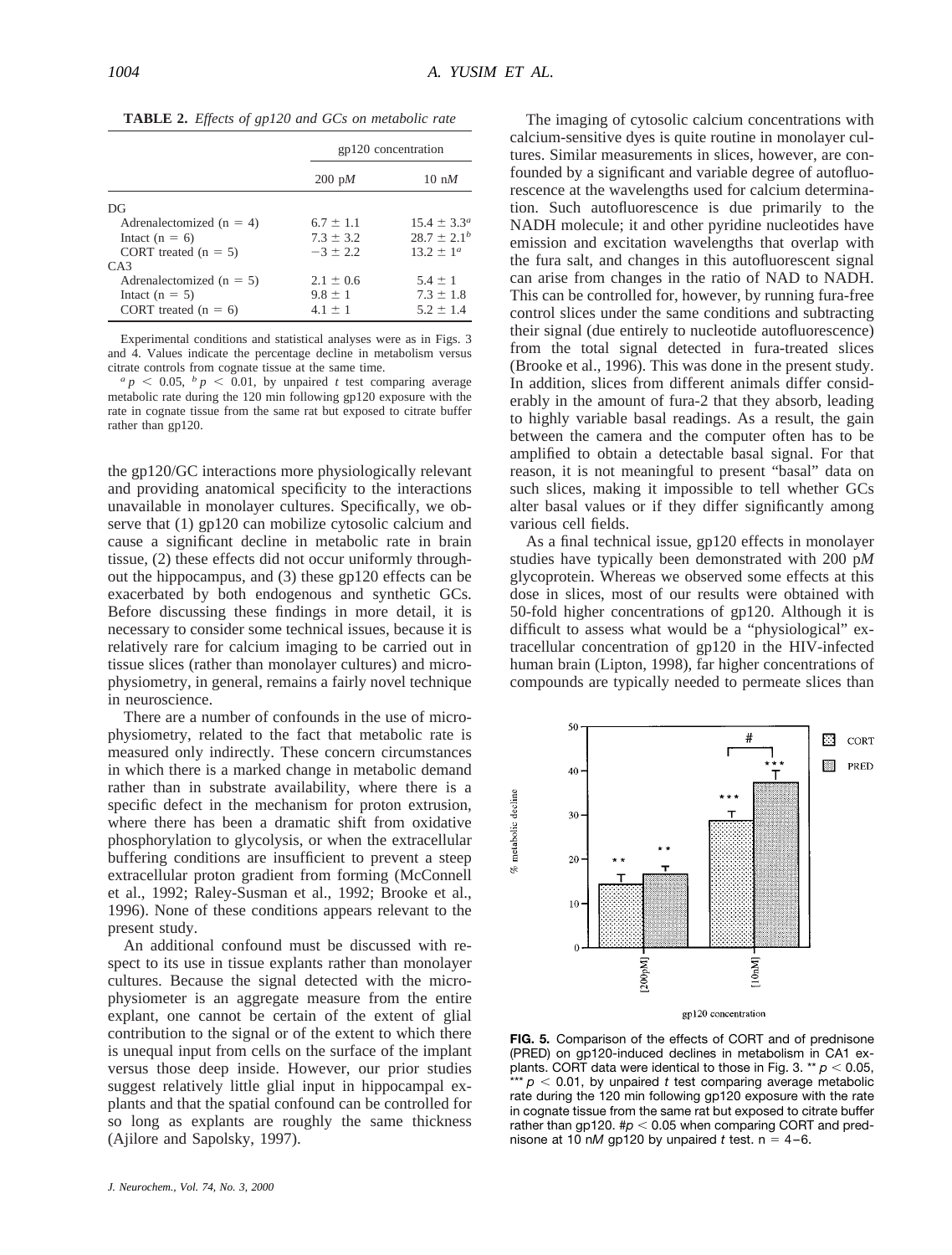would be efficacious in monolayer studies. For example, a 1,000-fold higher concentration of kainic acid is needed to elicit a microphysiometric response in a hippocampal slice than in a hippocampal monolayer culture (Ajilore and Sapolsky, 1997).

We now can consider the findings in this study. The first concerns the effects of gp120 alone. Its ability to mobilize cytosolic calcium and to disrupt metabolism in slices supports current understanding of the cascade of neurodegeneration that it causes. As a novel finding, there was anatomical specificity to these effects. The glycoprotein at 200 p*M* failed to mobilize calcium in any region tested in adrenally intact animals, although there was near significant mobilization ( $p < 0.07$ ) in the cortex. In addition, 10 n*M* gp120 disrupted metabolism in CA1, DG, and cortical slices, but not CA3 slices, from intact animals. No prior study has tested for selective vulnerability of specific hippocampal cell fields to gp120, but the sparse literature regarding selective neuronal vulnerability to immunosuppressive viruses has been inconclusive. Infection of rhesus monkeys with simian immunodeficiency virus results in neuronal atrophy to an equal extent throughout the hippocampus (Luthert et al., 1995). In contrast, neuron loss in HIVinfected human hippocampus occurs preferentially in CA3 interneurons (Masliah et al., 1992*b*). Such selectivity could arise from regional differences in numbers of NMDA receptors, of chemokine receptors, in efficacy of calcium sequestering, and so on (Lavi et al., 1998; Lipton, 1998).

The other finding of this report concerns the GC exacerbation of gp120's ability to mobilize cytosolic calcium and to disrupt metabolism. As noted, GCs increase the neurotoxicity of excitotoxic and energetic insults in the hippocampus, cortex, and, to a lesser extent, elsewhere in the brain. A key feature of this "endangerment" is that GCs decrease glucose uptake into cultured hippocampal neurons and glia (Horner et al., 1990; Virgin et al., 1991) and decrease glucose utilization throughout the brain (Kadekaro et al., 1988; Freo et al., 1992; Doyle et al., 1994). Although the magnitude of this effect is on the order of  $\sim$ 25% (versus, e.g., a 75%) inhibition of glucose transport by GCs in fat cells), this appears to leave cells metabolically vulnerable. As evidence, during insults, GCs worsen the decline in ATP concentrations in hippocampal neurons and glia (Tombaugh and Sapolsky, 1992; Lawrence and Sapolsky, 1994). As a result, the neurons are less able to afford the costly task of containing the consequences of an excitotoxic or metabolic insult. Thus, during such insults, GCs exacerbate insult-induced accumulation of extracellular glutamate, of cytosolic calcium, and of calcium-dependent degenerative events; as evidence of the energetic roots of these GC actions, energy supplementation can reverse the exacerbative effects of GCs (for review, see Sapolsky, 1996).

The gp120/GC interactions reported previously and in the present article readily fit into this framework. Insofar as gp120 indirectly leads to NMDA receptor activation, cytosolic calcium mobilization, and calcium-dependent degenerative events such as oxidative damage, it is working through the same excitotoxic pathway that is GC sensitive. Furthermore, such a pathway is likely both to deplete neurons of energy and to be in turn augmented by energy depletion (Beal, 1992; Turski and Turski, 1993) [and, as evidence, gp120 disrupts glucose utilization (Kimes et al., 1991) and augments the neurotoxicity of hypoglycemia (Barks and Liu, 1997)]. As such, it is not surprising that GCs should augment gp120's inhibition of ATP concentrations and mitochondrial potential in monolayer cultures (Brooke et al., 1998) and of metabolism in brain slices.

There was also anatomical specificity to gp120/GC interactions. Whereas GCs worsened gp120-induced calcium mobilization throughout the hippocampus, the effect was particularly pronounced in CA1 and CA3 explants. In addition, the GC modulation of gp120 effects on metabolism did not occur in CA3 explants. The basis for this is not understood, as all regions of the hippocampus have ample quantities of corticosteroid receptors (McEwen et al., 1986) and GCs have been shown to have the potential to worsen the toxicity of insults in all hippocampal cell fields (Sapolsky, 1996).

The use of slices, rather than fetal monolayers, made it possible to manipulate GC levels in adult animals prior to generating slices. We observed that the transition from a GC-free milieu (i.e., adrenalectomized rats) to levels in the basal, nonstressed range (i.e., intact rats) worsened the effects of high-dose gp120 on metabolism in CA1 and cortex. The transition from nonstressed GC values to stressed (i.e., CORT-treated rats) worsened gp120's mobilization of calcium in all regions. However, that transition did not worsen the effects on metabolism; in fact, in both DG and cortical explants, intact levels of CORT had a more exacerbative effect on gp120-induced metabolic declines than did stress levels of CORT. The reason for that reversal is not clear. However, the fact that the exacerbative effects of CORT occurred basally for the metabolic endpoints, but at stress levels for the calcium mobilization, suggests a greater vulnerability of the metabolic endpoints to the adverse effects of these steroids.

Of even greater clinical relevance are the effects of synthetic GCs. We previously observed that both prednisone and dexamethasone worsen gp120-induced calcium mobilization and neurotoxicity in cultured neurons (Brooke et al., 1997) and now observe that prednisone also worsened the metabolic effects of gp120 in CA1 explants, and to an even greater extent than did CORT at the higher gp120 dose. As a likely explanation for this, there are plentiful amounts of two corticosteroid receptors in the hippocampus (mineralocorticoid receptors, predominately occupied under basal circumstances, and GC receptors, predominately occupied during stress), with the latter mediating the adverse effects of GCs and the former mediating some protective effects (McEwen et al., 1986). CORT binds to both receptors, whereas the synthetic GCs under discussion bind only to GC receptors. One of the most serious consequences of HIV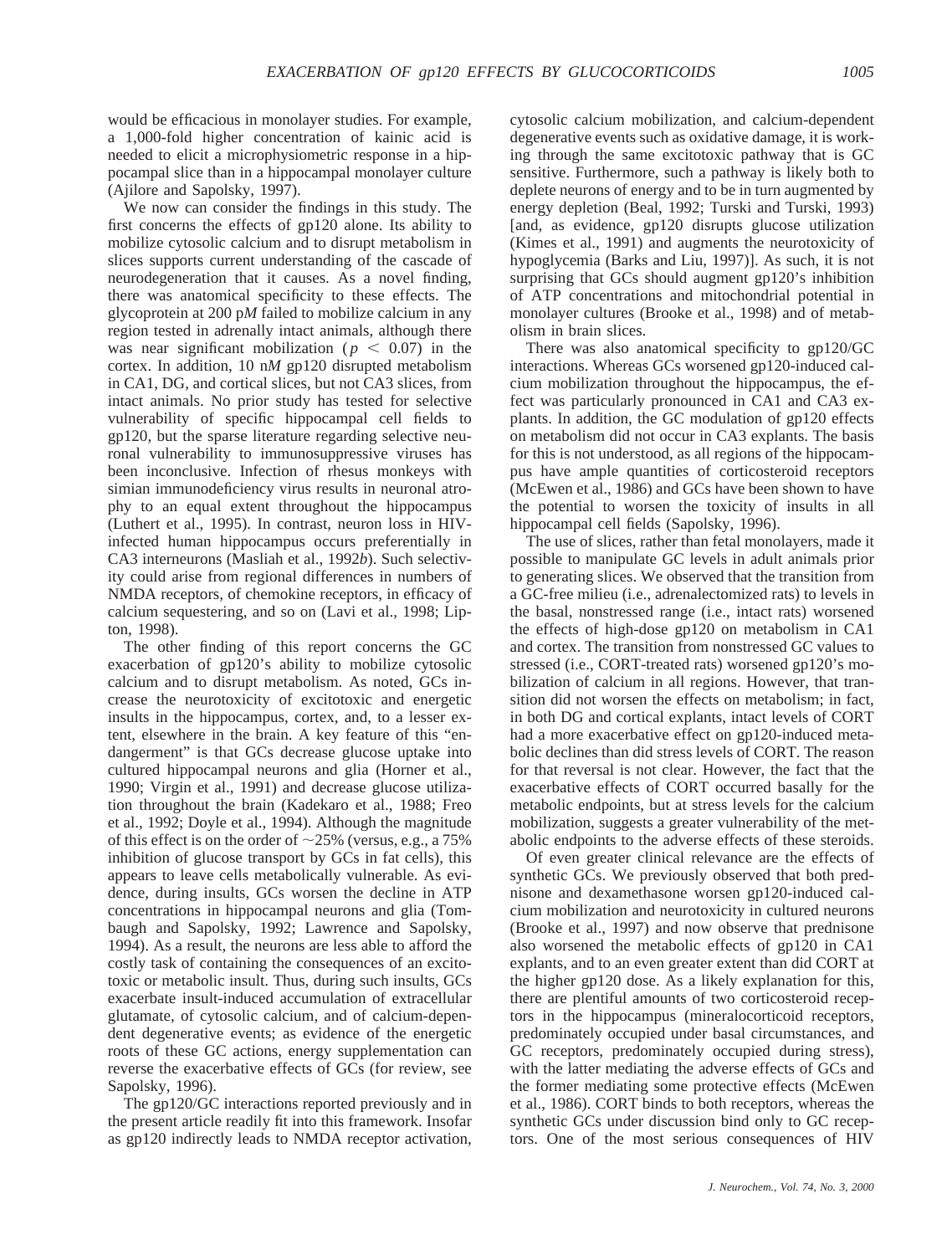infection comprises the frequent cases of *Pneumocystis carinii* pneumonia, and the current treatment of choice for severe cases involves administration of megadoses of synthetic GCs such as those used in this study (e.g., Gagnon et al., 1990). The potently endangering effects of what are probably considerably lower concentrations of prednisone in this study suggest that this route of exposure to elevated GC concentrations might have adverse neurological consequences for AIDS patients.

In conclusion, both synthetic and endogenous GCs worsen a number of the adverse effects of gp120 in both cortical and hippocampal slices. Although this represents a more physiological preparation than the monolayer culture, it must be reemphasized that extrapolation must be done cautiously from a brain slice to the brain and from the adverse effects of gp120 itself to the adverse effects of HIV. This is particularly the case because we have used a gp120 form/strain derived from a non-macrophage-tropic isolate that is not normally found in the nervous system. Of note, however, it has recently been reported that GCs worsen the neuron loss seen after inoculation of immunodeficient mice with HIV-infected human monocytes (Limoges et al., 1997), thus demonstrating that this phenomenon is relevant to both HIV and the whole brain. This suggests that further study is warranted to examine both the mechanisms underlying the endangering effects of GCs as well as whether this is relevant to the progression of the neuropathologic features of HIV infection in the human.

**Acknowledgment:** Support was provided by NIH RO1 MH53814 and the Adler Foundation to R.S. and O.A. and U.R.O. grants to A.Y. and L.F. Manuscript assistance was provided by E. Masliah and C. Petito. We are grateful to the Molecular Devices Corporation for the gift of the Cytosensor silicon microphysiometer.

## **REFERENCES**

- Ajilore O. A. and Sapolsky R. M. (1997) Application of silicon microphysiometry to tissue slices: detection of metabolic correlates of selective vulnerability. *Brain Res.* **752,** 99–106.
- Barks J. and Liu S. (1997) gp120, a human immunodeficiency virus-1 coat protein, augments excitotoxic hippocampal injury in perinatal rats. *Neuroscience* **76,** 397–405.
- Barks J., Sun R., Malinak C., and Silverstein F. (1995) gp120, an HIV-1 protein, increases susceptibility to hypoglycemic and ischemic brain injury in perinatal rats. *Exp. Neurol.* **132,** 123– 133.
- Beal M. (1992) Does impairment of energy metabolism result in excitotoxic neuronal death in neurodegenerative illnesses? *Ann. Neurol.* **31,** 119–130.
- Brooke S. M., Trafton J. A., and Sapolsky R. M. (1996) Autofluorescence as a confound in the determination of calcium levels in hippocampal slices using fura-2AM dye. *Brain Res.* **706,** 283– 290.
- Brooke S. M., Chan R., Howard S. A., and Sapolsky R. M. (1997) Endocrine modulation of the neurotoxicity of gp120: implications for AIDS-related dementia complex. *Proc. Natl. Acad. Sci. USA* **94,** 9457–9462.
- Brooke S. M., Howard S. A., and Sapolsky R. M. (1998) Energy dependency of glucocorticoid exacerbation of gp120 neurotoxicity. *J. Neurochem.* **71,** 1187–1193.
- Doyle P., Rohner-Jeanrenaud F., and Jeanrenaud B. (1994) Alterations of local cerebral glucose utilization in lean and obese fa/fa rats after acute adrenalectomy. *Brain Res.* **655,** 115–120.
- Dreyer E., Kaiser P., Offermann J., and Lipton S. (1990) HIV-1 coat protein neurotoxicity prevented by calcium channel antagonists. *Science* **248,** 364–367.
- Freo U., Holloway H., Kalogeras K., Rapoport S. I., and Soncrant T. T. (1992) Adrenalectomy or metyrapone-pretreatment abolishes cerebral metabolic responses to the serotonin agonist 1-(2,5-dimethoxy-4-iodophenyl)-2-aminopropane (DOI) in the hippocampus. *Brain Res.* **586,** 256–264.
- Gagnon S., Boota A., Fischl M., Baier H., Kirksey O., and La Voie L. (1990) Corticosteroids as adjunctive therapy for severe *Pneumocystis carinii* pneumonia in the acquired immunodeficiency syndrome. A double-blind, placebo-controlled trial. *N. Engl. J. Med.* **323,** 1444–1450.
- Gendelman H., Lipton S., Tardieu M., Bukrinsky M., and Nottet H. (1994) The neuropathogenesis of HIV-1 infection. *J. Leukoc. Biol.* **56,** 389–398.
- Giulian D., Yu J., Li X., Tom D., Li J., Wendt E., Lin S., Schwarcz R., and Noonan C. (1996) Study of receptor-mediated neurotoxins released by HIV-1-infected mononuclear phagocytes found in human brain. *J. Neurosci.* **16,** 3139–3153.
- Horner H. C., Packan D. R., and Sapolsky R. M. (1990) Glucocorticoids inhibit glucose transport in cultured hippocampal neurons and glia. *Neuroendocrinology* **52,** 57–62.
- Howard S. A., Nakayama A. Y., Brooke S. M., and Sapolsky R. M. (1999) Glucocorticoid modulation of gp120-induced effects on calcium-dependent degenerative events in primary hippocampal and cortical cultures. *Exp. Neurol.* **158,** 164–170.
- Iyer A., Brooke S., and Sapolsky R. (1998) Glucocorticoids interact with gp120 in causing neurotoxicity in striatal cultures. *Brain Res.* **808,** 305–309.
- Kadekaro M., Masanori I., and Gross P. (1988) Local cerebral glucose utilization is increased in acutely adrenalectomized rats. *Neuroendocrinology* **47,** 329–337.
- Kimes A. S., London E. D., Szabo G., Raymon L., and Tabakoff B. (1991) Reduction of cerebral glucose utilization by the HIV envelope glycoprotein gp-120. *Exp. Neurol.* **112,** 224–228.
- Lavi E., Kolson D. L., Ulrich A. M., Fu L., and Gonzalez-Scarano F. (1998) Chemokine receptors in the human brain and their relationship to HIV infection. *J. Neurovirol.* **4,** 301–311.
- Lawrence M. S. and Sapolsky R. M. (1994) Glucocorticoids accelerate ATP loss following metabolic insults in cultured hippocampal neurons. *Brain Res.* **646,** 303–306.
- Limoges J., Persidsky Y., Bock P., and Gendelman H. (1997) Dexamethasone therapy worsens the neuropathology of human immunodeficiency virus type 1 encephalitis in SCID mice. *J. Infect. Dis.* **175,** 1368–1381.
- Lipton S. (1998) Neuronal injury associated with HIV-1: approaches to treatment. *Annu. Rev. Pharmacol. Toxicol.* **38,** 159–177.
- Luthert P., Montgomery M., Dean A., Cook R., Baskerville A., and Lantos P. (1995) Hippocampal neuronal atrophy occurs in rhesus macaques following infection with simian immunodeficiency virus. *Neuropathol. Appl. Neurobiol.* **21,** 529–534.
- Masliah E., Ge N., Morey M., DeTeresa R., Terry R., and Wiley C. (1992*a*) Cortical dendritic pathology in human immunodeficiency virus encephalitis. *Lab. Invest.* **66,** 285–291.
- Masliah E., Ge N., Achim C., Hansen L., and Wiley C. (1992*b*) Selective neuronal vulnerability in HIV encephalitis. *J. Neuropathol. Exp. Neurol.* **51,** 585–593.
- Masliah E., Ge N., and Mucke L. (1996) Pathogenesis of HIV-1 associated neurodegeneration. *Crit. Rev. Neurobiol.* **10,** 57– 67.
- McConnell H. M., Owicki J. C., Parce J. W., Miller D. L., Baxter G. T., Wada H. G., and Pitchford S. (1992) The cytosensor microphysiometer: biological applications of silicon technology. *Science* **257,** 1906–1912.